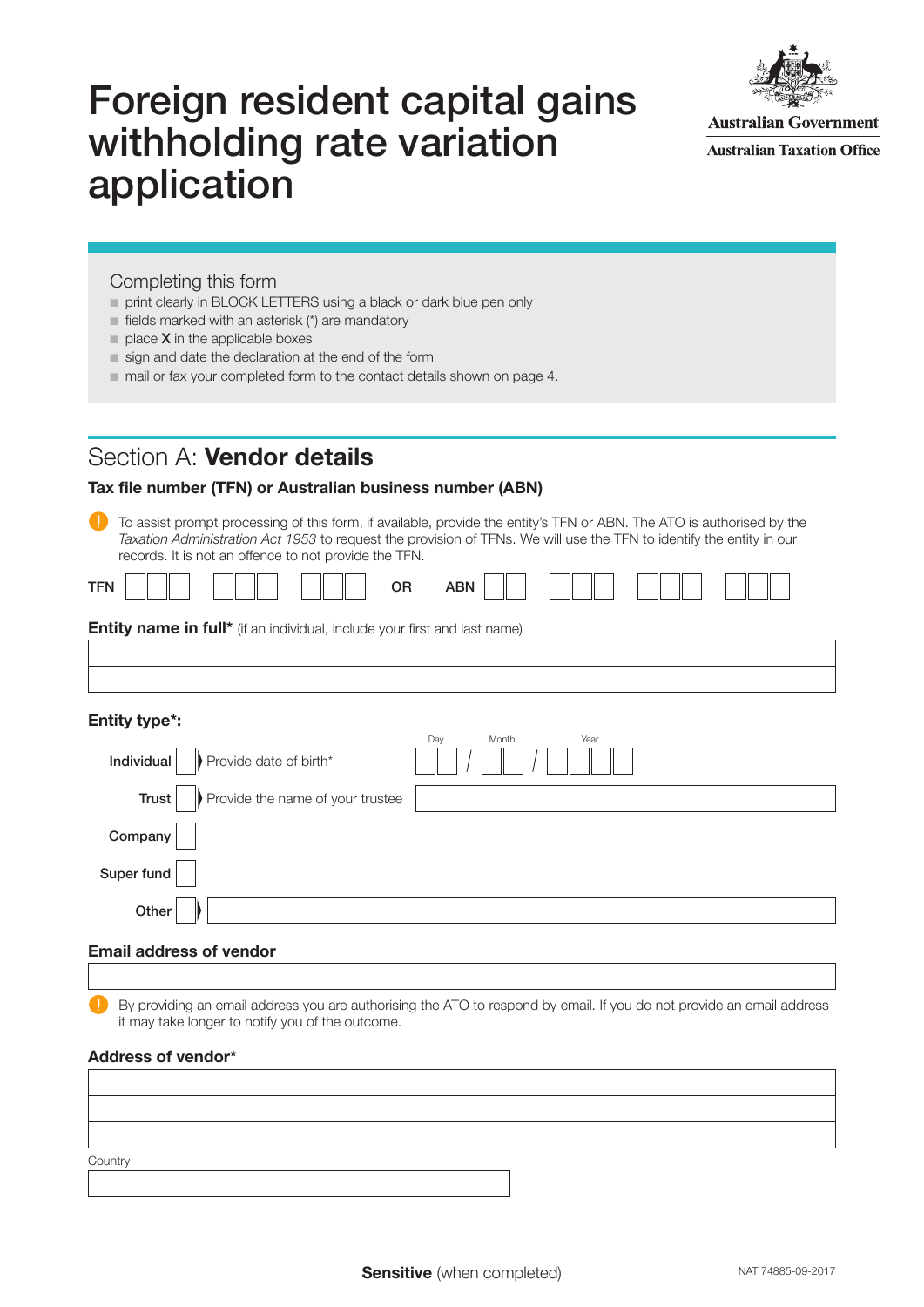## Section B: Contact person

### Who can we contact about this form?

| Full name                                                                |                                                                                                                       |
|--------------------------------------------------------------------------|-----------------------------------------------------------------------------------------------------------------------|
| Mr<br>Other<br>Title:<br>Mrs<br><b>Miss</b><br>Ms                        |                                                                                                                       |
| Last name*                                                               |                                                                                                                       |
|                                                                          |                                                                                                                       |
| First given name                                                         | Other given names                                                                                                     |
|                                                                          |                                                                                                                       |
| <b>Contact details</b> (provide email – preferred and/or phone, address) |                                                                                                                       |
| Email address                                                            |                                                                                                                       |
|                                                                          |                                                                                                                       |
| it may take longer to notify you of the outcome.                         | By providing an email address you are authorising the ATO to respond by email. If you do not provide an email address |
| Phone number (including area code)                                       |                                                                                                                       |
| Address*                                                                 |                                                                                                                       |
|                                                                          |                                                                                                                       |
|                                                                          |                                                                                                                       |
|                                                                          |                                                                                                                       |
|                                                                          |                                                                                                                       |
| Country                                                                  |                                                                                                                       |
|                                                                          |                                                                                                                       |

# Section C: Applicant details - eg. Creditor

**Complete this section if you are representing the vendor.** 

Entity name in full\* (if an individual, include your first and last name)\*

### Entity type\*:

| Individual | <b>Trust</b> $\left  \right $ Provide the name of your trustee |
|------------|----------------------------------------------------------------|
|            | Company   Super fund   Other $\ \cdot\ $                       |
|            | .                                                              |

### Applicant contact details

Address\* Email address By providing an email address you are authorising the ATO to respond by email. If you do not provide an email address it may take longer to notify you of the outcome. **Country**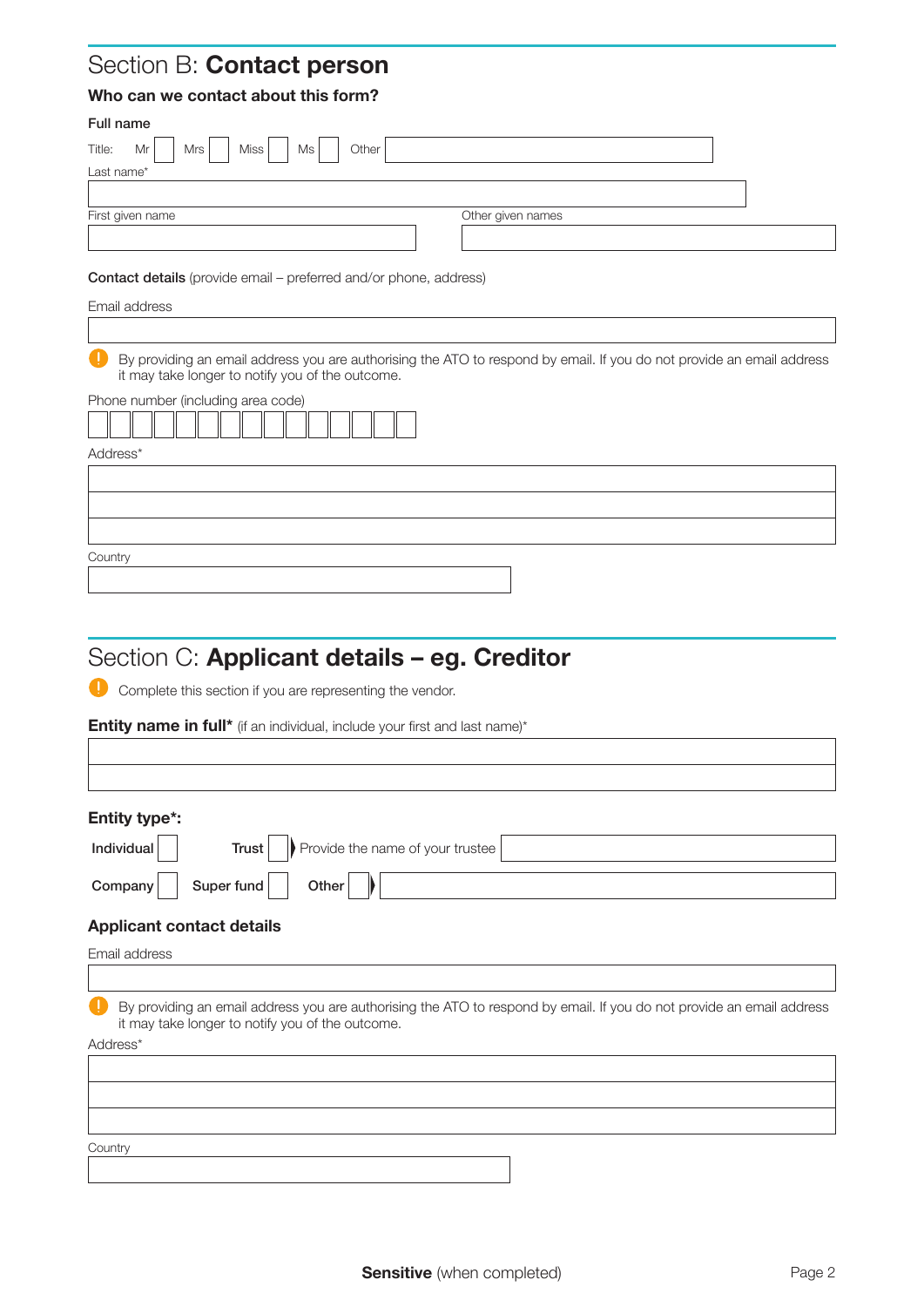| $\overline{\times}$ |
|---------------------|
| $\overline{\times}$ |
| $\propto$           |
| $\propto$           |
| $\overline{\times}$ |
| $\propto$           |
|                     |
| Postcode            |

**Attach any documentation relevant to this application**